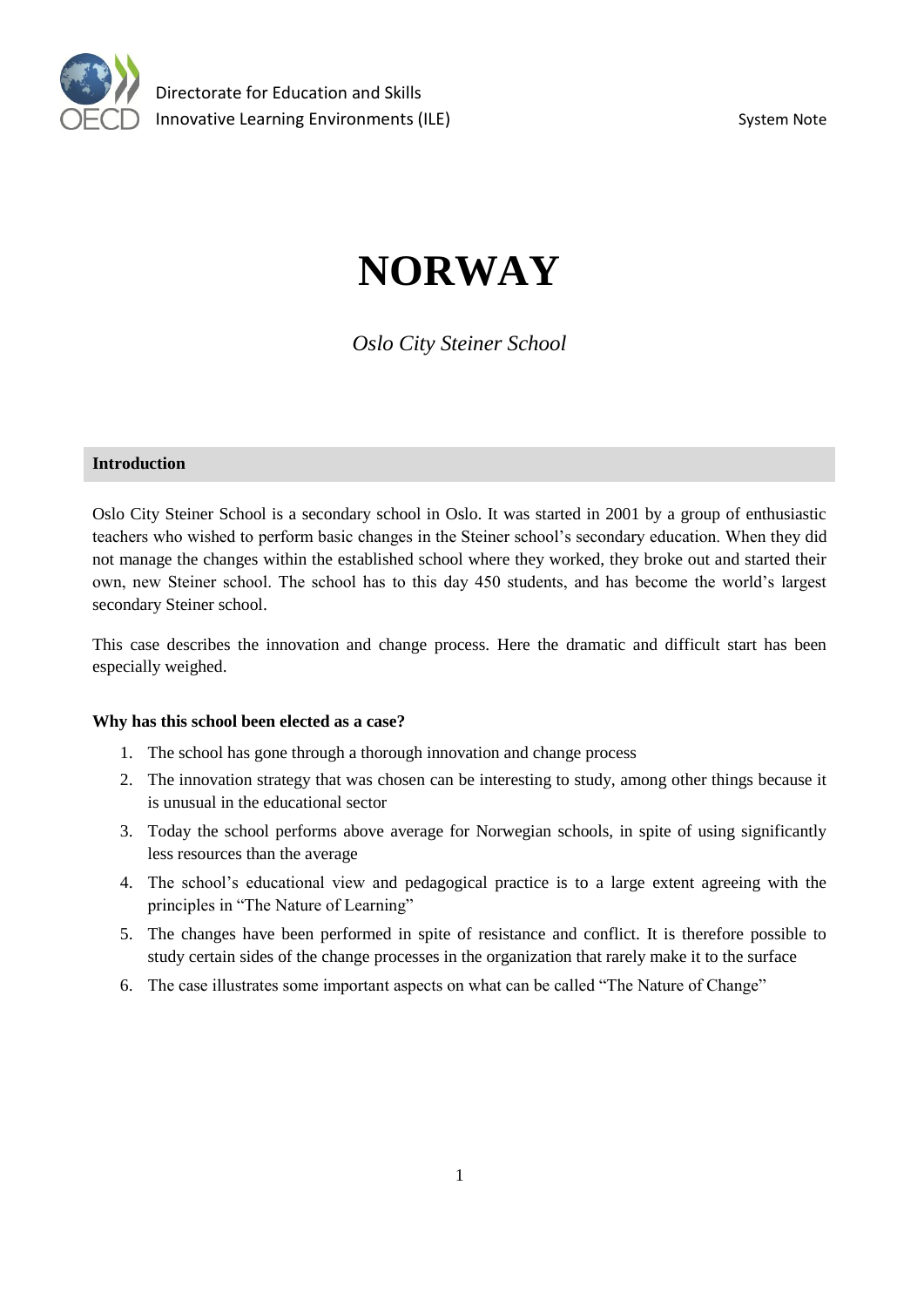

## **1. Aims**

## **What were the goals of the innovation?**

It was sought to create

- A plain secondary Steiner school in the city center of Oslo (breaking with the traditional Steiner school as a 13-year school)
- A school offering specialization/branches (breaking with the traditional Steiner school who only offers general studies)
- A Steiner school of common interest, also for  $10<sup>th</sup>$  grade from public schools (not just for the "losers" from public schools $^1$
- A Steiner school with a clear management structure (breaking with the traditional Steiner school which has a flat organization/management structure)
- A Steiner school with attractive work and salary conditions for teachers and leaders (breaking with the traditional Steiner school culture which has a weak personnel profile)

The most challenging part was to change the school's content. The secondary grades of the Steiner school must be in continuous development. It was sought to break with the school's tradition of "the common".

More specialization and more in depth studying were wanted. It was the opinion that after the year of 16, in other words after puberty, there should be a place differentiating between thoughts and interests. The annual task was to be within one of the specialized subjects, and expand over the secondary grade. Here one should have a taste of university. Everyone was to find their own study branch where they could specialize, either generally/theoretically, artistically or practically.

The other challenging part was regarding the school's management, decisive structure and decisive processes. It was sought to break with the collective and remove the so called "Administrative circuit", which could consist of 12-20 persons, who were supposed to discuss towards consensus. Everyone could speak their mind, and actually stop suggestions, also those who weren't to have any responsible for the implementation. Better agreement between authorities/influence and responsibility was wanted. It was sought to move from an "organism model" (with very flat organizational structure) towards a "management model" (with clear management roles and leading responsibility).

Regarding the students, a wider variety than before was wished for. Students from all schools in Oslo were wanted, not only from the 8 elementary Steiner schools (today 52 % of the students at Oslo City Steiner School come from Steiner schools, 48 % from public schools. Applicants come from all parts of the Oslo region. In 2010 there were applicants from 52 elementary schools in the Oslo region).

With the changes mentioned above, an innovative, developed and reformed Steiner school was wanted. With these actions it was opinionated that one could increase the ambition level considering student achievements.

<sup>&</sup>lt;sup>1</sup> Traditionally the Steiner school has intercepted many students who wanted to change school, or needs that in their opinion can be better looked out for at a Steiner school.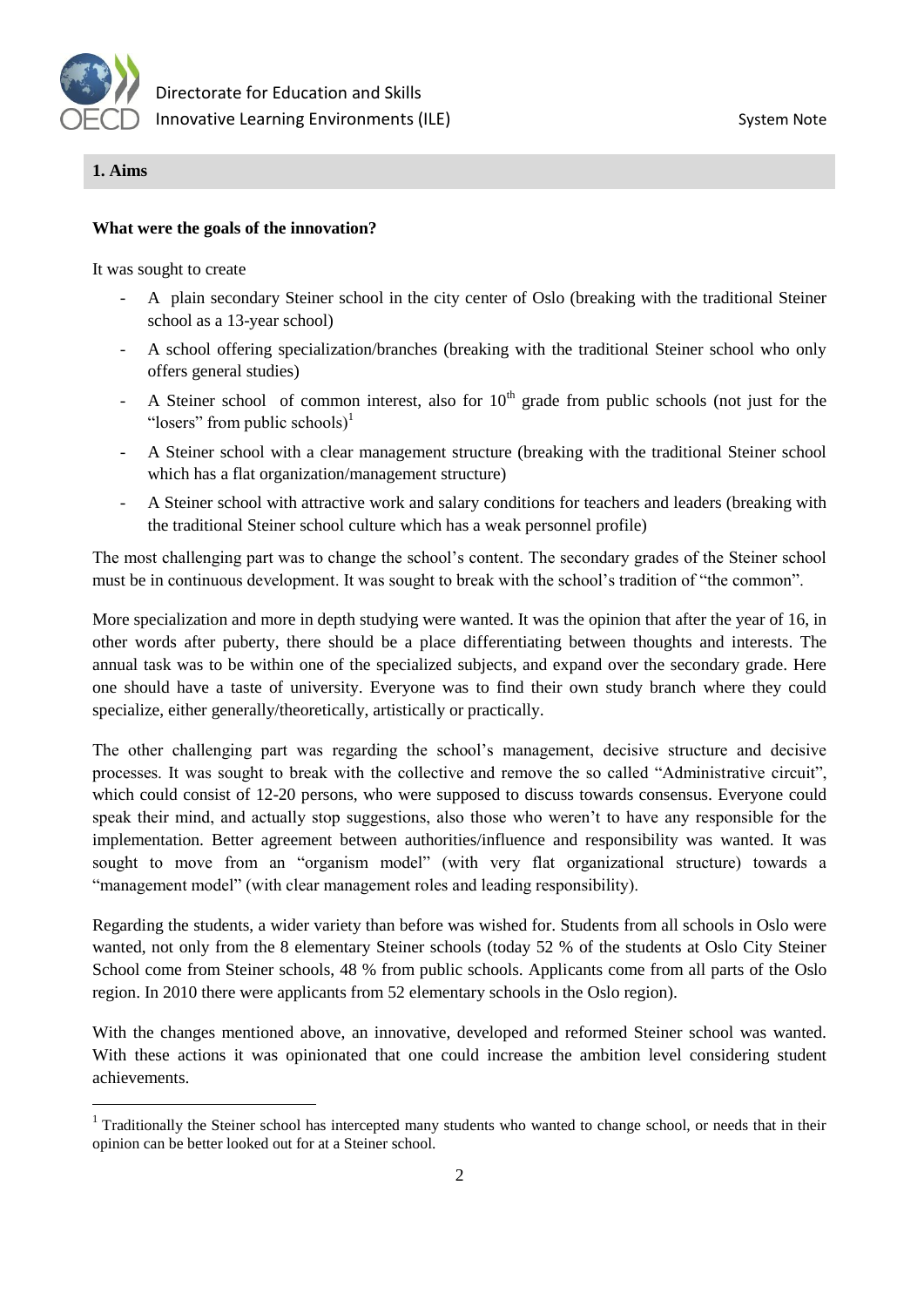

#### **How could such changes be implemented?**

It is difficult to implement innovational and organizational changes in a school organization. An important reason is probably that schools are characterized by very long traditions, strong cultures and many fixed patterns. Changes in a Steiner school might be especially difficult because there is already a welldeveloped community of values and profession, there are many collective structures and the teachers strongly identify with their school.

Changes in an organization can happen in many different ways. There are different strategies for change.

This case will describe a change strategy that often is called the entrepreneur strategy or blooming strategy.

The entrepreneur strategy is often used in business when innovation is sought, less in the public. The reason for the entrepreneur strategy is that it usually is more difficult to change something old than to build something new.

The initiative takers to Oslo City Steiner School were two teachers with very high competence, experience and legitimacy in the Steiner school environment. One had been the manager for the largest Steiner school in Norway for several years. They had tried to change the school from within, but did not succeed. That is why they decided to break out.

#### **2. Leadership and Partners**

In April 1997 the two teachers agreed to get together in establishing a new secondary Steiner school located centrally in Oslo. They started the planning immediately.

In January 1998 they presented the idea. It awoke great resistance and stirred much uproar. The initiative of starting the new school was very badly received in the Steiner school movement in Norway, and awoke great resistance. Oslo City Steiner School was regarded as a threat both to the existing schools and to the Steiner pedagogical method. Some also meant that this was a "betrayal" against the foundation of values and traditions. Initiatives were taken to exclude Oslo City Steiner School from membership in the Steiner school society, though this did not succeed, most likely because the initiative takers were Steiner school teachers and Steiner school managers with very high competence and legitimacy. But in a period there were great conflicts, and the initiative takers experienced this as very uncomfortable.

In the beginning they had no partners, and no "friends". They had to obtain this. Building alliances is the first step in such an innovation strategy. Soon 10 teachers who supported the idea came. They were immediately included in the planning.

The initiative takers worked intensely with this until the start in August 2001. All of them had a full time job next to this.

The project was strongly centrally controlled. The two initiative takers did in reality lay the premises and made the decisions.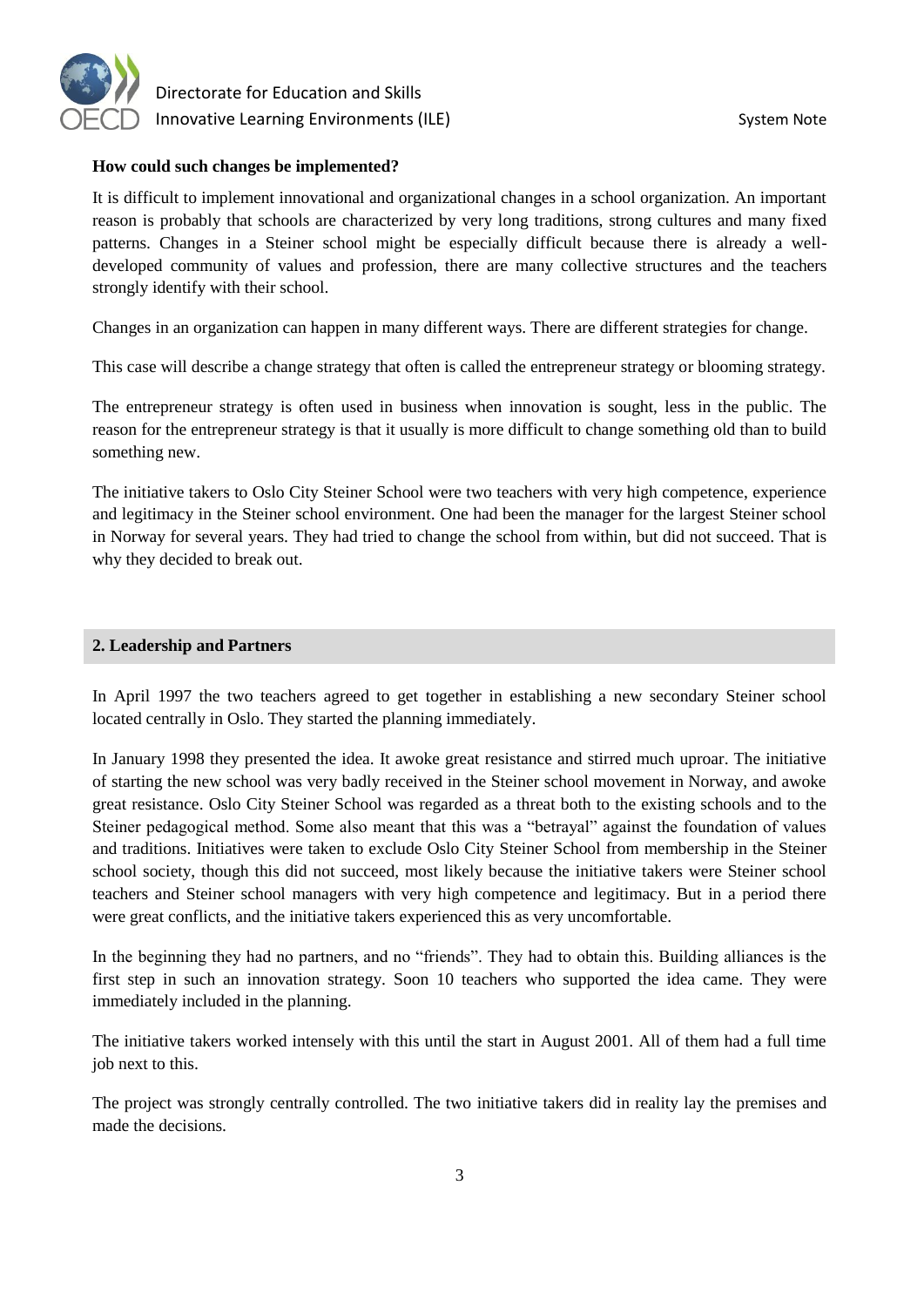

## **3. Strategies and activities**

Immediately after the decision of starting the project, they made a list of what needed to be done. Here are some examples:

- Application approval (department, Oslo municipality)
- Professional work with the curricula
- Decisions and regulations (Order regulations, admission regulations)
- Assessment, diploma
- Organization, management (Management, foundation)
- Financing
- Property, facilities
- Information, creating prospect
- Recruiting teachers
- How to organize the education
- Recruiting students
- Relationship to other schools

In the beginning, two boards were made: One foundation board responsible for buildings and financing and one school board (with responsibility for the pedagogical).

#### **4. Context**

#### **What is a Steiner school?**

A Steiner school is a private school approved by public authorities as a pedagogical alternative to the public school. In large parts of the public school there is in reality up to the single school or single teacher to choose their pedagogical methods. In the Steiner school, such "freedom of methods" is not wanted. The Steiner school means that there are certain methods and pedagogical principles that are proven to be better than others, both based on experience and based on science. These main principles are something that the Steiner school teachers must follow (these main principles are similar to the main principles coming out of the Innovative Learning Environment project – ILE – through the knowledge status "The Nature of Learning".

The Steiner schools are the only school type in Norway working according to their own curricula. Oslo City Steiner School contributed in a significant way to formulate these anew. Ideas, plans and practice are in retrospect assessed as innovative both from the Steiner school society and the Department of Education.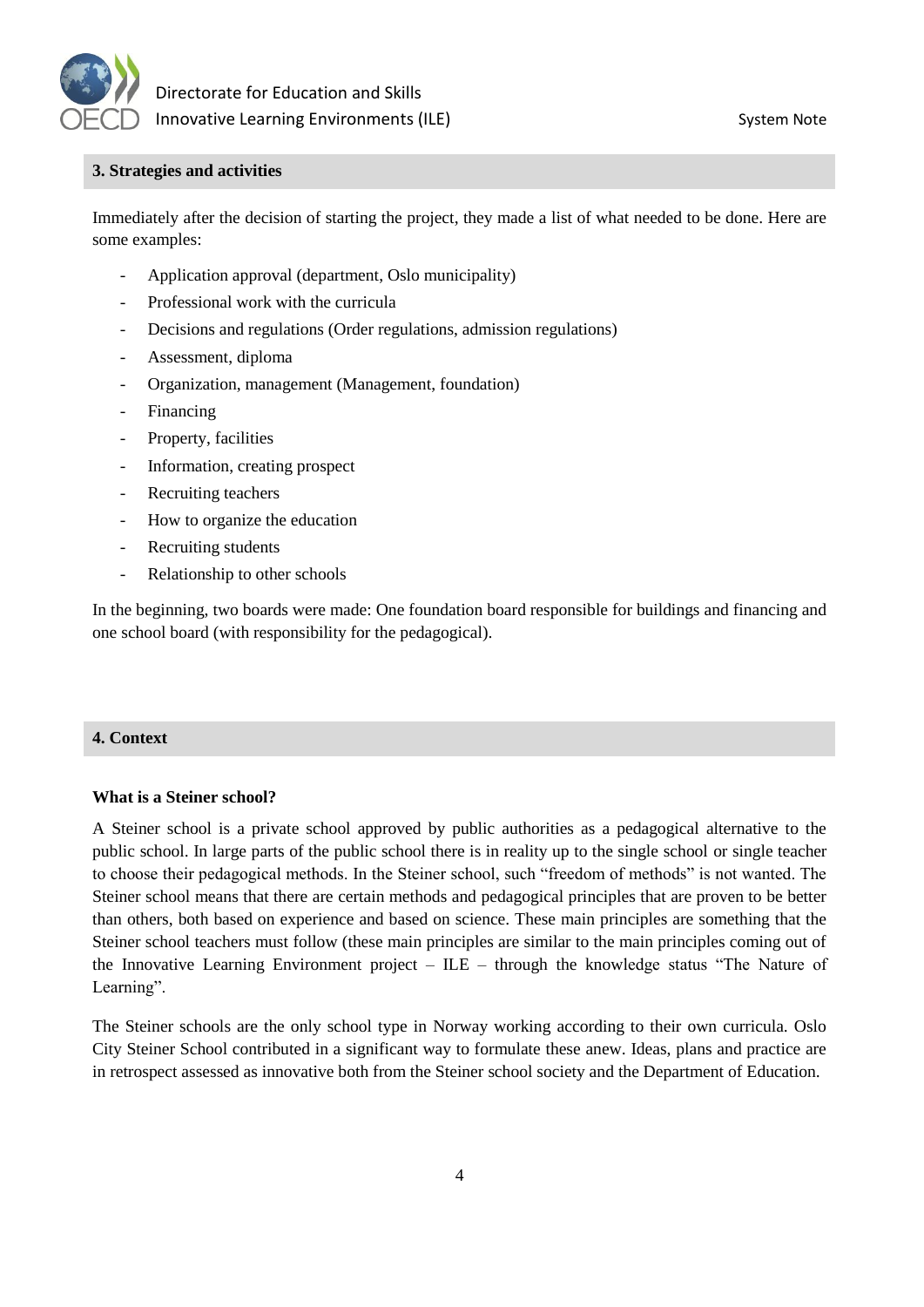

The Steiner school equivalently weighs humans' emotional life and competence to act. One has to engage body, emotion and mind to make the teaching meaningful for the single student. Students are therefore presented with three branches of knowledge: Theory, crafts and arts.

The most important pedagogical principles are:

- The school's goal is to create a lifelong motivation for learning, through engagement, curiosity and wondering
- The students are presented with three branches of knowledge: Theory, crafts and arts. A wide register of activities makes it easier for everyone to master subjects.
- Art s not primarily a subject in the Steiner school, but a way all the subjects are gripped. The subjects are adapted the single student and made personal.
- It is intended to have ongoing feedback and dialogue. This includes assessment of the student's development and school situation. This is an important part of the pedagogical work.
- Good teaching processes allow risks. The student needs the opportunity to practice, fail, master and try again.
- The teacher must also be in continuous development. The Steiner pedagogic style is demanding when it comes to the continuous development of the teacher.
- The teacher is to have a clear leadership over the class community and the student group. At the same time equality and mutual respect between teacher and student is weighed, as well as close and personal contact.

In one area the evaluation of the Steiner school students' knowledge level is made in the same way as in other schools, meaning the national tests (tests in the basic skills of reading, mathematics and English in 5<sup>th</sup>, 8<sup>th</sup> and 9<sup>th</sup> grade). Here the Steiner school students in Norway score almost 10 % better than the national average, after it has been adjusted to socioeconomic family background.

## **5. Resources**

No owner was willing to invest in the new school, neither from public authorities nor the Steiner school society. It had to be started completely without resources, and loans had to be made. There were no security, but eventually guaranties for  $1 \frac{1}{2}$  million NOK from private and  $\frac{1}{2}$  million NOK from other Steiner schools were contributed, so that loans for 2 million NOK could be made in the bank.

Of course this was far too little. One went from crisis to crisis, and lived from hand to mouth. This lasted until after starting the school in 2001. At one time the daily manager took up a large personal loan to be able to pay salary to the teachers.

When a Steiner school is established, it receives public subsidies equivalent to 85 % of the operating expenses, though there are not granted any support to cover the capital expenses. This means that the financing of the school building have to be done personally. This means that a school is to be run after the same quality requirements as for public schools, for approximately 65 % of the budget the public schools dispose. This is done first and foremost through: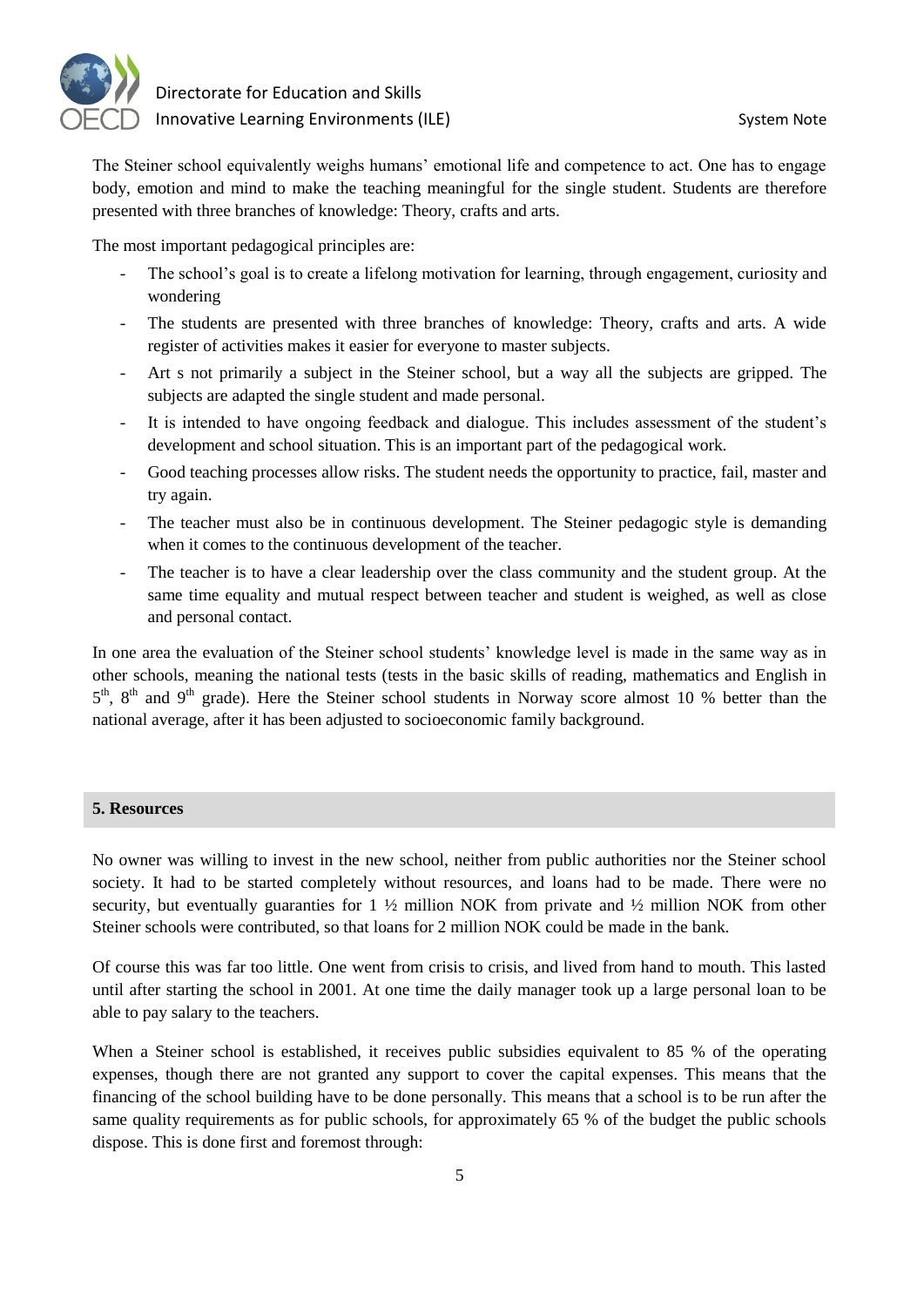

- Parental payment. This is however limited up to 15 % of average operating expenses for public schools.
- Teachers make less money than in public schools
- Teachers work more than in public schools
- Students work more than in public schools
- The parents are mobilized to voluntary work.

For 2009-2010 the parental payment at Oslo City Steiner School was 22.000 NOK per fulltime student.

## **6. Development over Time**

## **The entrepreneur phase**

The first phase, until the start of the school in 2001, was characterized by innovative thinking, visionary work and many principal questions and declarations. In the beginning it was characterized by conflict. It was also characterized by hard work, full speed, many initiatives, primitive working conditions and absence of vacation and spare time.

The foundation Oslo City Steiner School was founded in 1999, and it was until the start of the education fall 2001 lead by an interim board.

Multiple crises had to be solved in the entrepreneur phase. The four biggest might have been the conflict between the Steiner school society, the question of financing, the question of government approval and the question of facilities.

It was begun to hire teachers in spring 2001.

#### **Pioneer phase**

When the school was started it was important to implement the plans, mobilize willpower and keep going. It was important to:

- Hold the pioneer spirit alive
- Think in long terms, build stone by stone
- Establish good and common norms and rules
- Build good relations
- Build pride, and a strong and solid organizational culture
- Make all employees take responsibility
- Make all students experience a social community and affiliation
- Make all the students committed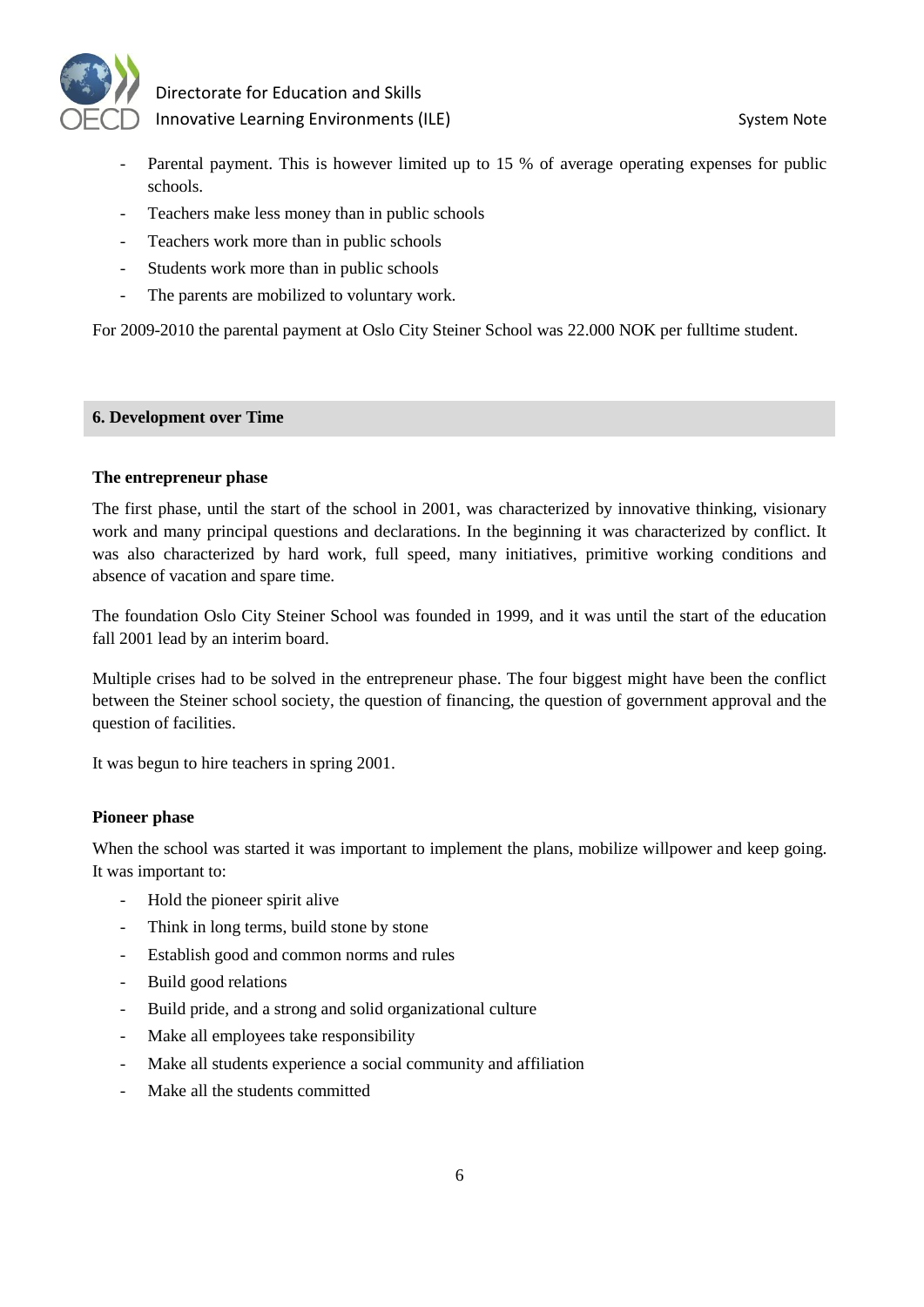

It was a stressful period for everyone. Today there are 61 employees at the school. In 2001 the school was started with 17 employees. In a period of 10 years, 61 persons have quit. This can mean that the process has been demanding.

The first two years one of the two initiative takers was both daily manager and board manager. He worked in a 140-150 % position. The third year, the other initiative taker came in as daily manager, while the first went back to teaching. Now a third person is manager. To be the manager of such a new enterprise can be both demanding and filled with conflict.

## **Consolidation phase**

The four past years can be called the consolidation phase. Now it is important to bind the different sides of the school, the different activities, the different employees, the different students and the different subjects together, as well as building:

- The school as an organization and community
- A uniform and clear management for the school

The situation in 2001 is that:

- The school year 2011-2012 is the last step in the school's establishment and growth
- The curriculum work is final
- Establishment of new branches is final
- In August 2011 the school will have 15 classes for the first time, 5 classes per grade
- The staff is mostly in place
- The school has economic challenges: two special rooms, one hall and a library lack, but neither the economic or physical opportunity to expand exists.

#### **7. Evidence of effectiveness and efficiency**

It is usual to compare the results before and after this innovation, seen as Oslo City Steiner School is a new creation. It is therefore first and foremost today's results that are interesting.

#### **Results/grades in subjects**

There has been comparison between final grades at Oslo City Steiner School and the average of public secondary schools in Norway. Comparisons have been made in 19 subjects. The former scores significantly better in mathematics, Norwegian side language and physics. The school scores weaker than average in Spanish and natural sciences. In total the school scores somewhat above average in Norway.

It is subject when direct comparisons between Oslo City Steiner School and other schools are made, partly because they have different curricula and partly because their grades are presented differently.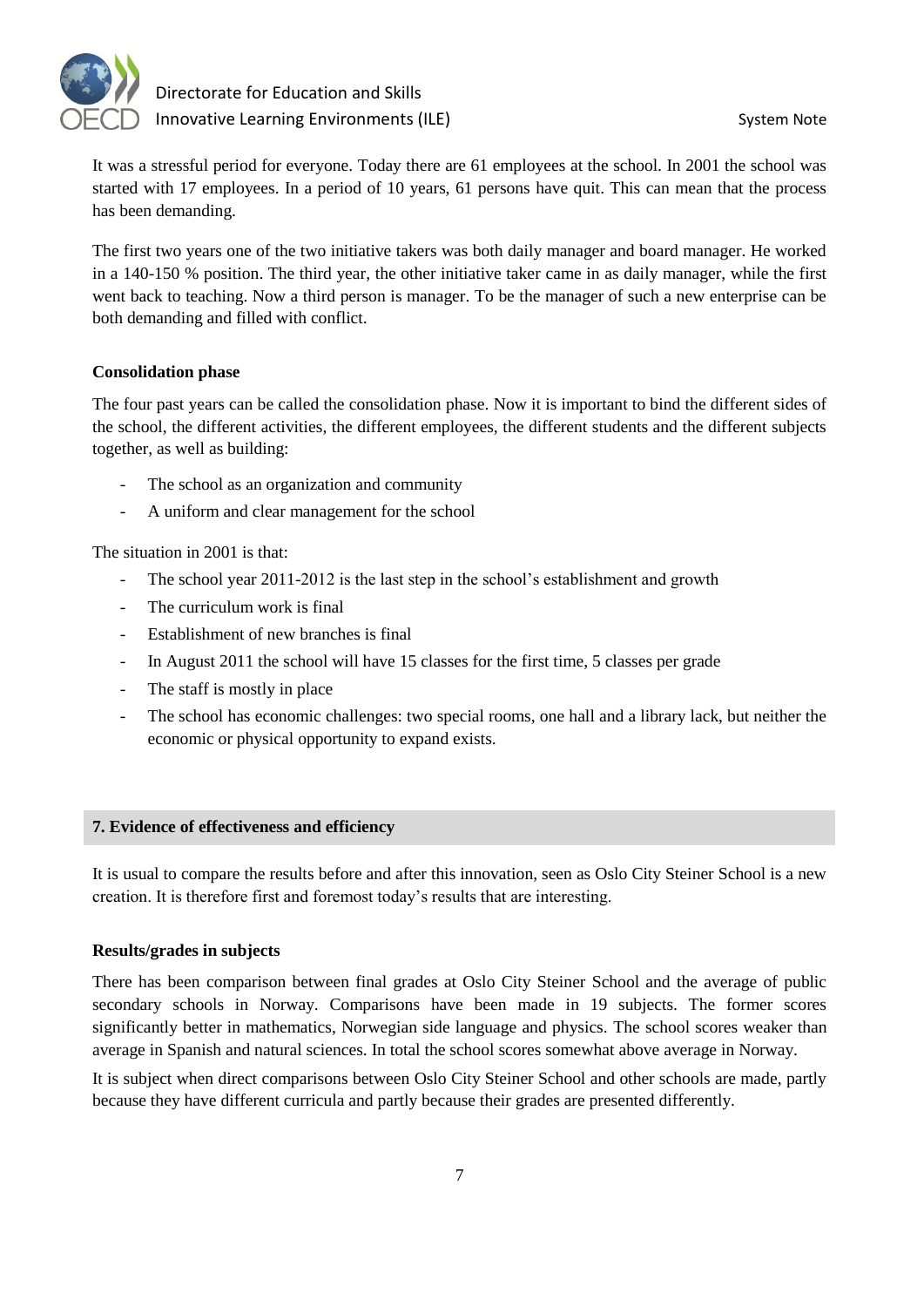

## **Dropping out**

The amount of students who have quit the school is 8.9 %. Drop out after 2 years (not continuing education within 2 years) is 6.4 % This is significantly much lower than the average in Norway. The numbers are from 2009-2010.

## **Work environment and teaching environment**

The results from a student survey:

- 96 % of the students in every grade say that they find the school's intention of teaching centralized
- 96 % points out that the diversity in the different educational forms during the day is important
- 61 % means that the teachers help everyone to learn in their own level
- 67 % experience that the different subjects illuminate each other
- 86 % experience that things students have learned other places are put in context with the school's education

There is no doubt that the students are very happy with the school which they attend.

The point that scores exceptionally high is the diversity between the different educational forms such as theoretical subjects, art subjects and craft subjects represent. In all three years in lies between 95-96 %, something that shows that all types of students, boys and girls, from all grades and study branches and students from public schools and Steiner schools experience this as a very important motivational factor.

## **Other indications of the school's quality:**

## *Applying*

Oslo City Steiner School has significantly more applicants, in all branches, than what's possible to admit (average 47 % above the capacity)

#### *Growth*

Oslo City Steiner School started with 11 full time equivalents, 84 students and a budget of 7.3 million in Norwegian Kroner in 2001. As the school has been more known, the demand has continued to increase.

Today (2011) there are 63 full time equivalents, 438 students and a budget of 60 million NOK.

Oslo City Steiner School is now the largest secondary Steiner school in the world. The school does not wish to expand further.

#### *"Competition" with other Steiner schools*

Before the establishment of Oslo City Steiner School there were three secondary Steiner schools in the county. Two of them are now closed, the third one closes next year.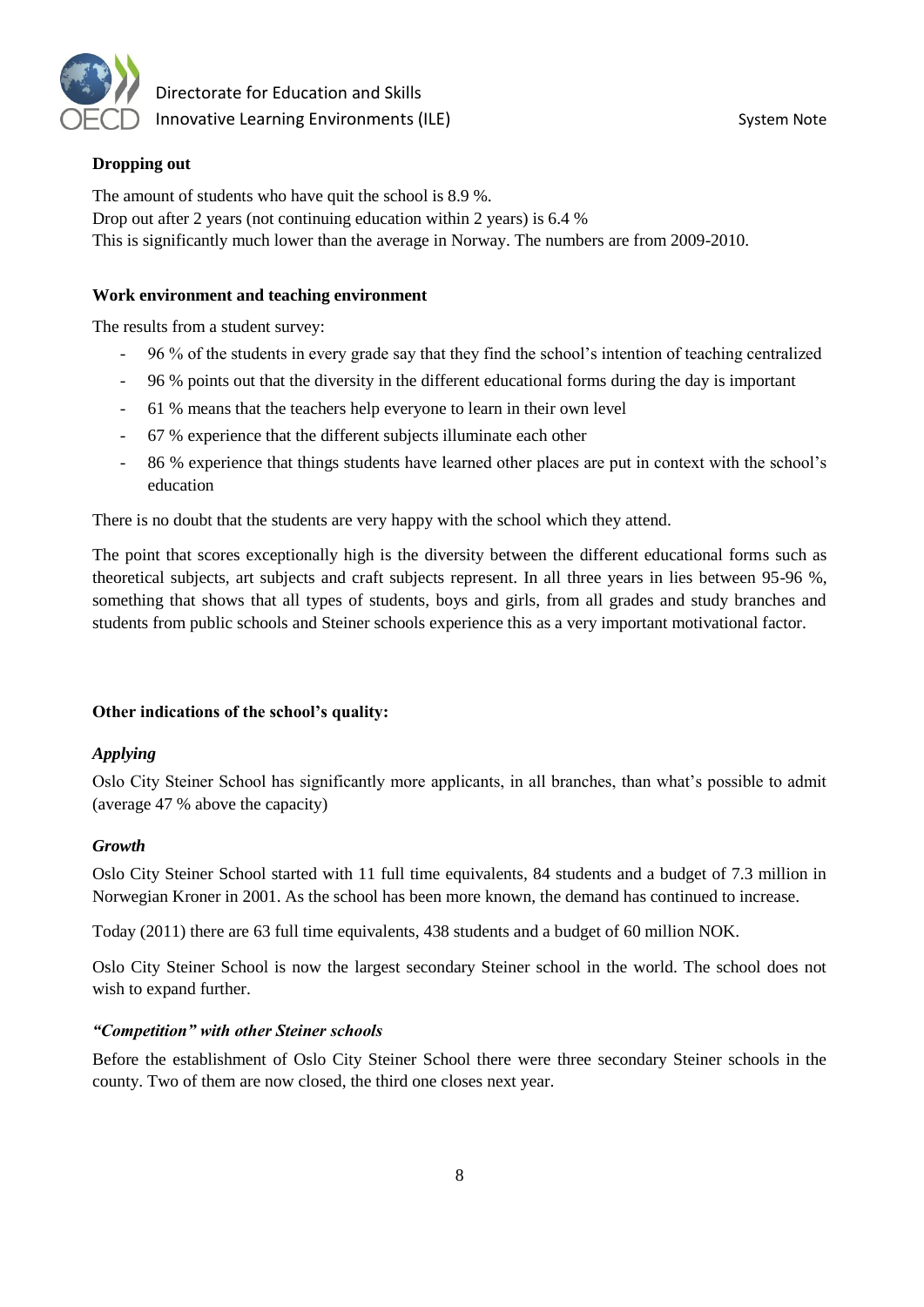

## *Resources*

The Steiner school is run according to the same quality requirements as public schools, for 63-64 % of the budget disposed by the public schools (see paragraph about Resources).

## *Sustainable development*

The school has not received any support from public authorities for development, neither professional support/counseling/guidance/encouragement nor economic support.

Many of the public schools have received extra external help and support in connection with "The Knowledge Promotion Reform" ("Kunnskapsløftet").

## *"Young scientists"*

Every year a competition between secondary students in all of Norway called "Young scientists" is held. 26 adolescents made it to the final. 6 of these came from Oslo City Steiner School. They received a first and a second place in the class for natural science and technology, and two second places in humanitarian subjecs.

## *South Korea*

In 2012 the school was visited by a television team from South Korea who made a show about Oslo City Steiner School. The reason was that the school in their opinion was the most innovative school in Norway.

#### **Description of the school**

#### *Students*

52 % of the students come from Steiner schools, 48 % from public schools. Applicants came from all parts of the Oslo region. In 2010 there were applicants from 52 elementary schools in the Oslo region.

The students are not distinguished by especially resourceful parents, more the other way around. There are no statistics on this, but this is a clear impression from the school's management. It is however reason to presume that the students/parents have made a more active choice in school that what's usual.

The students are highly motivated. The school explains this among other things with the weighing of teaching through the students' emotions. Individual considerations are to be greatly made. All the students should experience a sense of coping.

#### *Teachers*

The school has in the school year 2010-11 all in all full time equivalents.

The teachers are competent and motivated. A reason for their motivation is probably that they have been a part of an innovative creation project, which in itself gives energy.

The teachers have a higher salary than what's common among Steiner school teachers, app. 2-3 % under the public.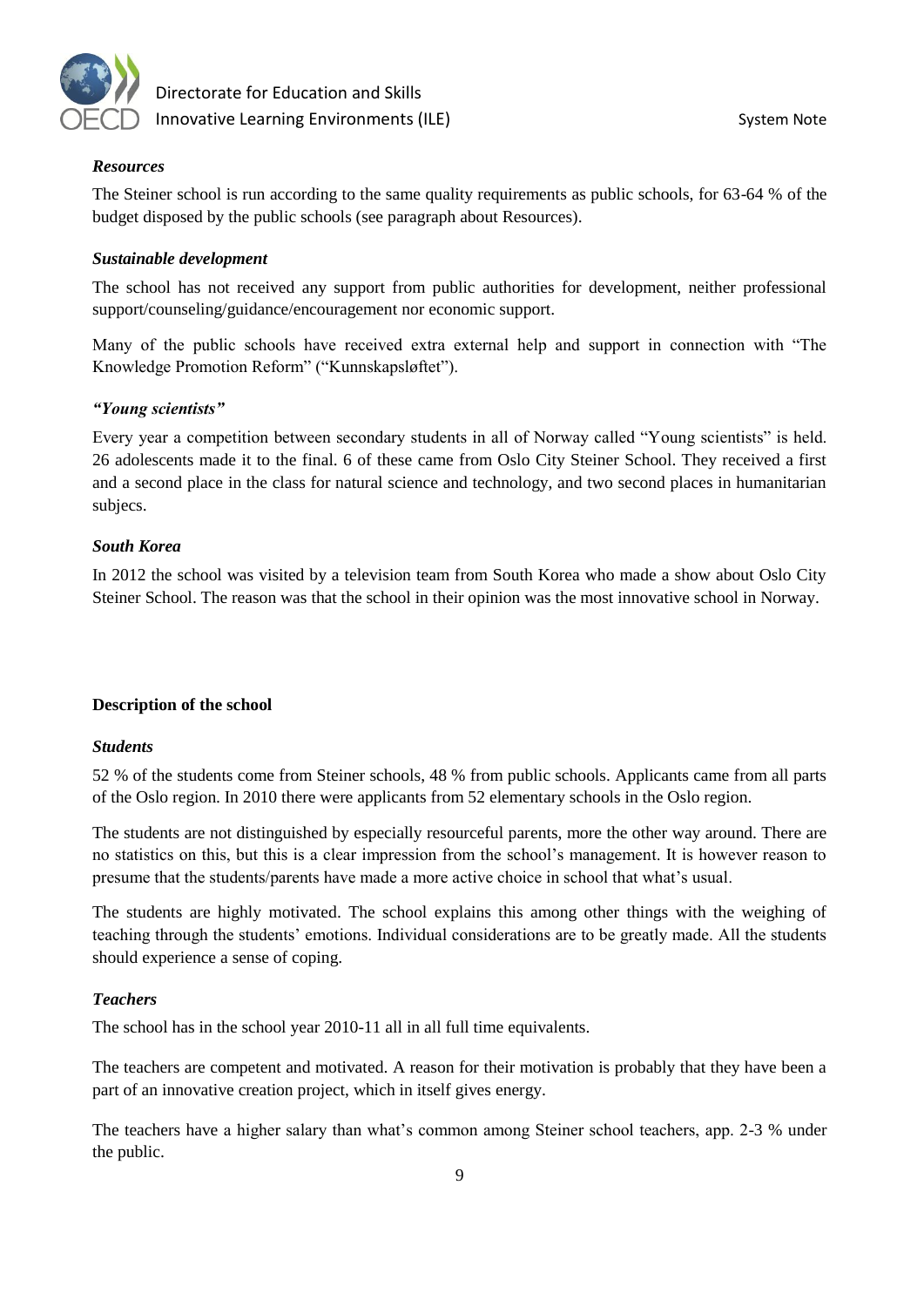

The teachers have fixed meetings one afternoon and one evening per week together with the other teachers.

Professional and personal development for the teachers is weighed. There are held courses, seminars, close co-operation in the school and monitoring of the teachers. The teachers allocate a week from their summer vacation for professional and personal development together with the other Steiner school teachers.

## *Management*

One of the goals with the establishment of Oslo City Steiner School was to move from an "organism model" (with a very flat organizational culture and many collective processes) towards a "management model"(with clearer management roles and leader responsibility).

There is accordance between responsibility and authority.

## *Content*

The Steiner schools have their own curricula approved by the central authorities. In addition to the professional goals (as defined in the curriculum), the school wishes to see schooling in a lifelong perspective. The school's aim is that it should help producing independent thinking, independentjudgment andpersonal initiative. It is in this context that the school's weighing of artistic and practical subjects must be understood. The most important goals for the school are that the students shall:

- Learn to work independently, but also be able to work together an communicate
- Become innovative and creative, but also be able to think independently and critically
- Learn to solve problems, but also find good information fast and be able to use technology effectively

The number of hours of education is significantly higher than in the public sector. For general subject studies the number of hours is 16.6 % above the public, for professional studies 4 % above.

## *Organization*

What is to bind the different sides of the school, the different activities, the different employees, the different students and the different subjects together are:

- The school as an organization and community
- A uniform and clear management for the school

The school weighs:

- Establishing good and common norms and rules
- Building good relations
- Build a strong and solid organizational culture
- Making all employees take responsibility
- Making all students experience a social community and sense of belonging
- Making the students commit

33 students per class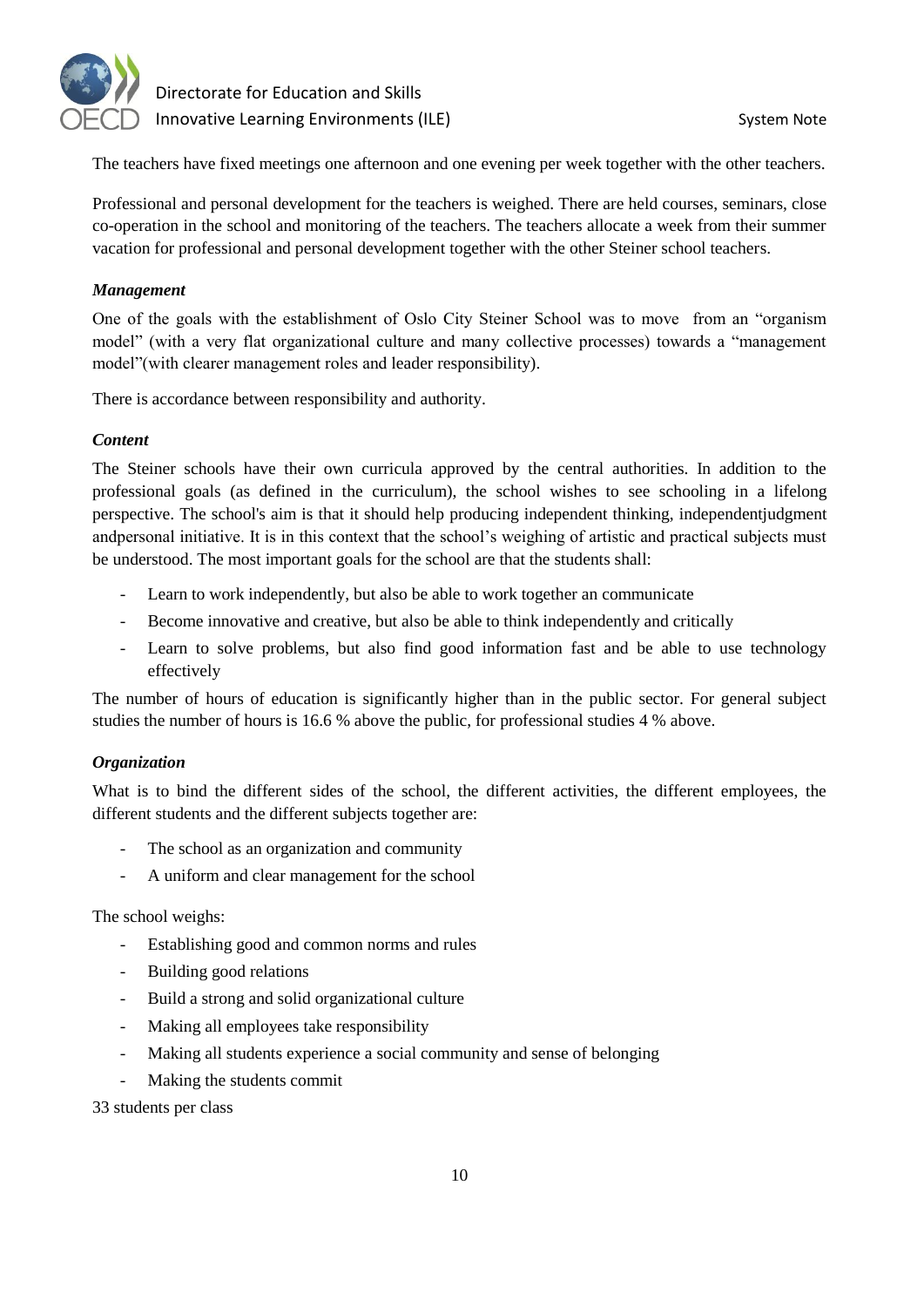

## **8. Success Factors**

#### **Two strong entrepreneurs**

The most important success factor was that there were two very competent persons with strong willpower, optimism, strong engagement, implementation force and endurance. This was combined with having a good and thoroughly thought through idea.

#### **Using the advantages of being a private school**

Being a private school has its disadvantages, but also its advantages. It is possible to work more independently, more informally and make fast decisions. In many areas there is a stronger sense of freedom. It is easier to build up character, pride and solidarity in the operation than in public operations, where the requirement of uniformity is strong.

#### **Pioneer spirit**

The entrepreneur strategy can release a strong pioneer spirit. Something new that wasn't there before is created. You form the operation yourself. This releases initiative force and dedication. It is difficult to blame others. It is possible to have a great influence. There is a sense of responsibility and a strong identification with the task and the operation occurs.

#### **The way forward: Both renewal and conservation**

Almost all features of an organization have two sides, both a positive and a negative. All the things that was sought to be changed by establishing Oslo City Steiner School has also positive sides. For example: Specialization and in depth studying is good. At the same time it is important to uphold the positive in common subjects, working interdisciplinary and dividing lines. Oslo City Steiner School has broken off with several sides in the traditional Steiner school. But Oslo City Steiner School is still a Steiner school. The pedagogical principles (which first and foremost separate the Steiner schools from other schools) were not sought to be changed.

Changes easily lead to defense. In a changing process it is important to show respect for what has been, and not act condescending or arrogant. One has to make it clear that it is sought both to conserve and renew. When the initiative takers first were attempted to be excluded from the Steiner school society, they chose not to enter an open confrontation and conflict. They said they didn't even want to call it a conflict. They had decided to establish this new school, so then they just implemented it in a way that was to be as least dramatic as possible.

#### **Good start**

Oslo City Steiner School had a good start. It was budgeted with 60 students the first year. Additionally an optimistic budget was made (75 students) as well as a pessimistic (45 students). The result was that 85 students applied, more than what was hoped for.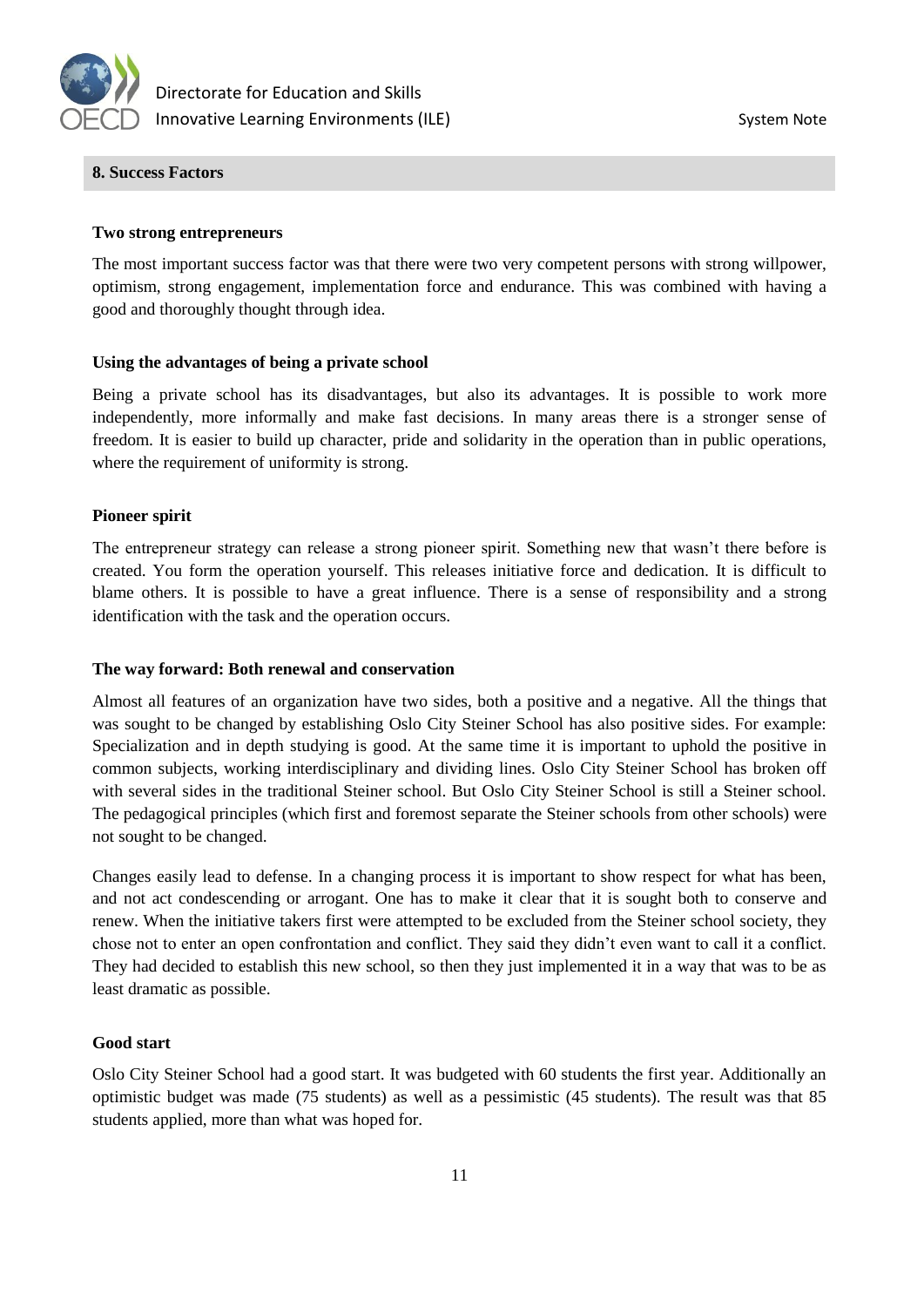

#### **9. Tensions and impediments**

#### **Intense internal resistance**

The first and most surprising problem was the strong resistance, and the very uncomfortable criticism they received from their own colleagues. Next it was the strong sanction that the Steiner school society tried to put into force in the form of exclusion.

#### **Economy**

The project has had continuously bad economy (see paragraph about Resources). When the school was started, there were no money and loan guarantees had to be gathered. This was first and foremost received from private sector, but also some from other Steiner schools. This made it possible to take up loan in the bank. At first the initiative takers themselves had to take up significant private loans to be able to pay salary for the teachers. The project has therefore continuously lived with a high risk.

#### **Public approval**

The authorities hesitated a long time before approving the plans and the project was near a collapse.

#### **Facilities**

The real estate company wanted to break the agreement off after it had been made. The project almost collapsed.

#### **Change in management**

Management is often controversial. Different phases in a development run demand different types of leadership. Oslo City Steiner School has changed management several times.

#### **Endurance**

A different innovation process lasting for a long time demands a strong will and strong endurance.

#### **What can others learn from this case?**

#### *About teaching processes:*

- It is possible to make students work hard and to a large extent
- There are certain methods and teaching processes that are more effective than others
- The combination of the intellectual, the artistic and the practical is interesting, among other things before the artistic and practical can stimulate the intellectual